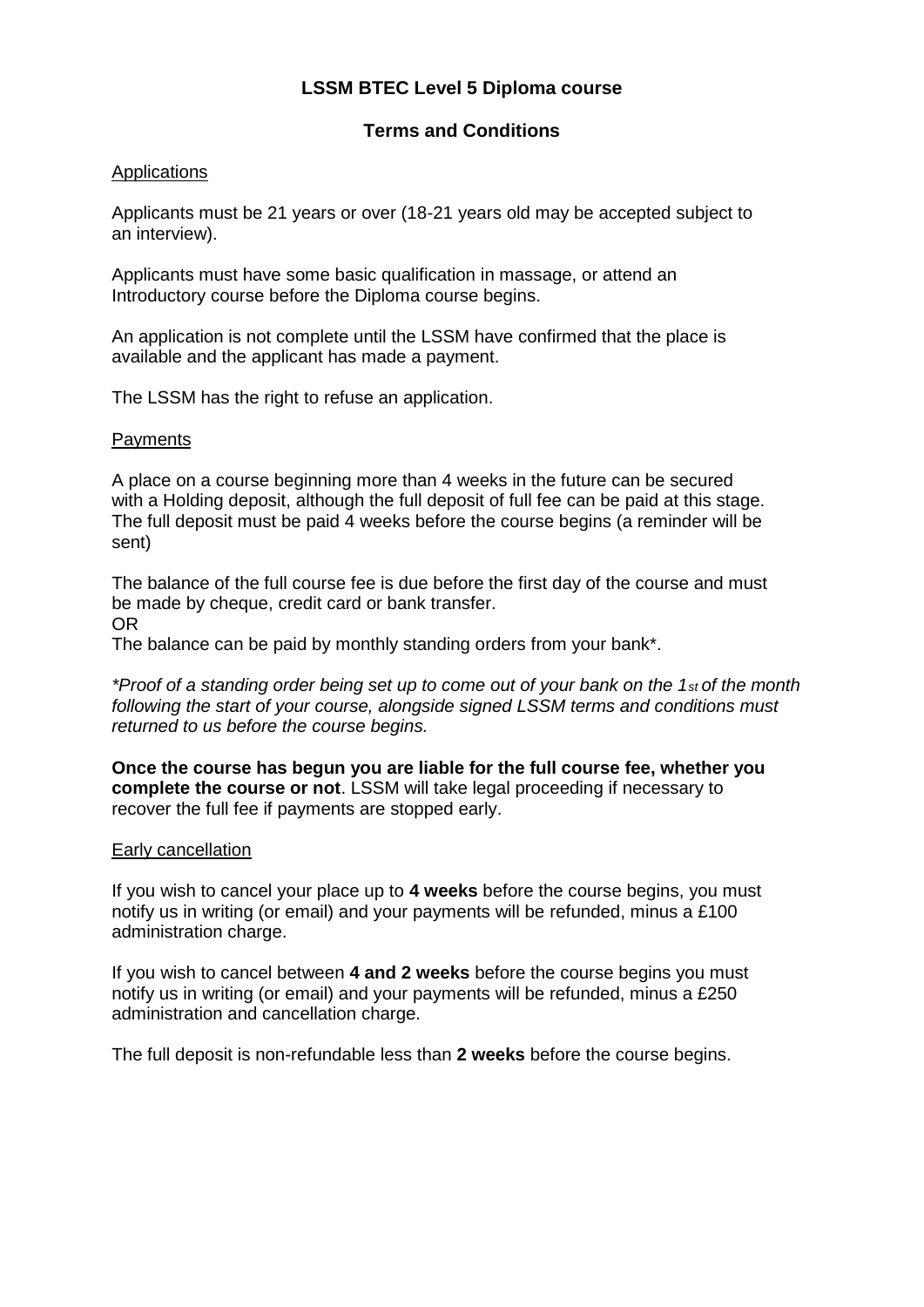### Application changes

If you want to change on to a later course you can do so up to **4 weeks** before your course begins, providing a place is available on that course.

If you wish to change on to a later course less than **4 weeks** before your course begins you can do so, with a transfer fee of £100, providing a place is available on that course.

You cannot change your course less than **2 weeks** before it starts.

#### **Once you have started the course**

#### **Replacement weekends**

If you have to replace a day or weekend that you have missed, without giving us four weeks' notice, there will be a charge of £50 per day.

**Transferring** onto a later course once you have started a course

If you are unable to continue the course you are on and want to re-join on a later course from where you have left off, the following transfer charges will apply:

| Transfer from | <b>Transfer fee</b> |
|---------------|---------------------|
| weekend 2     | £2000               |
| weekend 3     | £1800               |
| weekend 4     | £1600               |
| weekend 5     | £1400               |
| weekend 6     | £1000               |
| weekend 7     | £750                |
| weekend 8     | £400                |
| weekend 9     | £250                |
| weekend 10    | £100                |
| weekend 11    | £50                 |
| weekend 12    | £0                  |

## **Exceptions**

We can make exceptions to any these charges if there extenuating circumstances which will be considered on an individual basis.